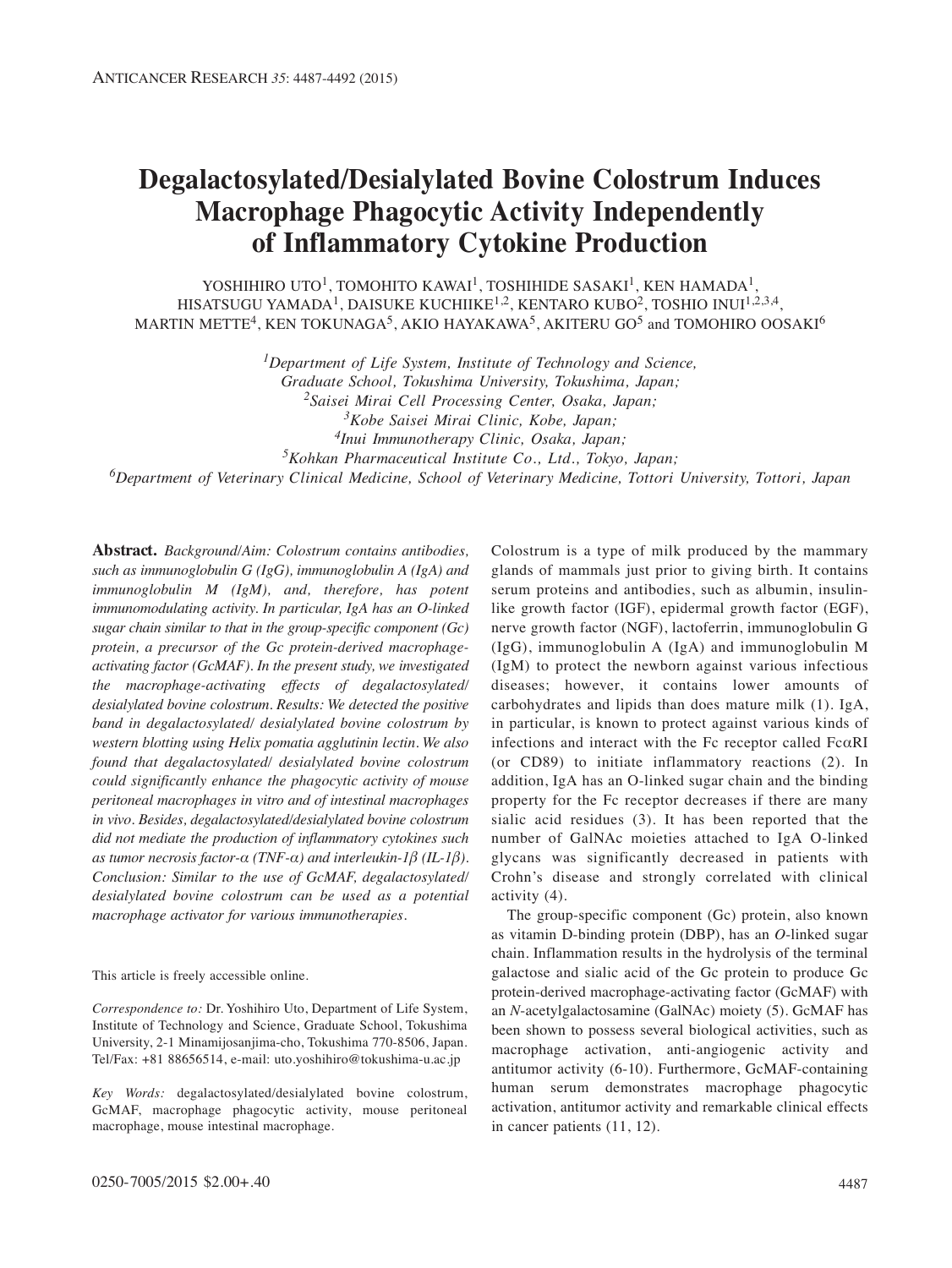We hypothesized that colostrum could be a macrophageactivator if enzymatically modified IgA and Gc protein had activity similar to that of GcMAF. Therefore, we propose a novel macrophage-activator function for degalactosylated/ desialylated bovine colostrum and report the potential role of this modified bovine colostrum in stimulating phagocytosis in macrophages *in vitro* and *in vivo*.

# **Materials and Methods**

*Preparation of degalactosylated/desialylated bovine colostrum and GcMAF-containing human serum.* Bovine colostrum was obtained from Jun Sei Co. Ltd. (Tokyo, Japan). One milligram of bovine colostrum powder was dissolved in 1 ml of 50 mM sodium phosphate buffer (pH 7.0) and incubated with 65 mU of β-Dgalactosidase (from *Escherichia coli*; WAKO Pure Chemical Industries, Ltd., Osaka, Japan) either with or without 65 mU of neuraminidase (sialidase from *Clostridium perfringens*; Sigma-Aldrich, St. Louis, MO, USA) at 37˚C for 1 h. The reaction mixture was then heated at 60˚C for 10 min to deactivate the enzymes. The protein concentrations were determined using a Pierce® BCA protein assay kit (Thermo Scientific, Waltham, MA, USA). GcMAF-containing human serum was prepared as previously reported by Kuchiike *et al.* (11).

*SDS-PAGE and western blotting.* Degalactosylated/desialylated bovine colostrum was subjected to sodium dodecyl-polyacrylamide gel electrophoresis (SDS-PAGE; XV PANTERA GEL MP, 7.5-15%; DRC Co., Ltd., Tokyo, Japan) and, subsequently, electroblotted onto a nitrocellulose membrane. Non-specific binding was blocked by overnight incubation in Tris-buffered saline (pH 7.4) containing 0.1% Tween 20 and 1% BSA at 4˚C. The membranes were then probed with biotin-conjugated *Helix pomatia* agglutinin (HPA) lectin (Sigma-Aldrich) specific for GalNAc moiety. After membrane washing, the blots were incubated with horseradish peroxidase (HRP)-labeled streptavidin (GE Healthcare Life Sciences, Uppsala, Sweden) as a secondary antibody. The blots were developed using an ECL western blotting detection system (GE Healthcare). The visualization and quantification of the Western blot bands were achieved using an ECL Western blotting detection system (GE Healthcare), a LumiCube chemiluminescence analyzer and JustTLC image analysis software (Liponics, Tokyo, Japan).

*In vitro phagocytosis assay.* Mouse peritoneal adherent cells containing macrophages were collected from 8-week-old female ICR mice (Japan SLC, Hamamatsu, Japan), as previously reported by Uto *et al.* (13), and cultured in 24-well plates at a density of 5×105 cells/well in serum-free RPMI 1640 (Life Technologies, Carlsbad, CA, USA) for 1 h. The cultured cells were then washed three times with serum-free RPMI 1640 to separate adherent macrophages from non-adherent cells, such as T and B cells. Mouse peritoneal macrophages were layered onto coverslips in a 24-well plate and cultured for 15 h. After 3 h of degalactosylated/ desialylated bovine colostrum treatment, the cultures were assayed for phagocytic activity. Sheep red blood cells (SRBCs; Nippon Bio-Supp. Center, Tokyo, Japan) were opsonized by rabbit hemolytic serum (anti-sheep red blood cells, Cosmo Bio Co., Tokyo, Japan). Opsonized SRBCs (0.5%) in serum-free RPMI 1640 were overlaid onto each macrophage-coated coverslip and cultured for 1.5 h. The non-internalized erythrocytes were lysed by immersing the coverslip into a hypotonic solution (1/5-diluted phosphate-buffered saline). The macrophages were fixed with methanol, air-dried and stained with Giemsa stain. The number of phagocytosed erythrocytes per cell was determined erythrocytes per cell was microscopically; in total, 250 macrophages were counted for each data point. The data were expressed in terms of the phagocytosis index (PI), which was defined as the percentage of macrophages with ingested erythrocytes multiplied by the mean number of erythrocytes ingested per macrophage.

*In vivo phagocytosis assay.* Seven-week-old female C57BL/6 mice under anesthesia were injected with 300 μl of degalactosylated/ desialylated bovine colostrum directly into the small intestine. After 1 h, 300 μl of AF488-labeled ovalbumin (OVA) protein (Invitrogen, Tokyo, Japan) was injected into the small intestine. After 1 h, mice were sacrificed and the small intestine was extracted. Fat and a Peyer's patch were removed, washed by PBS and, then, stirred at 37˚C in 20 ml of FACS buffer for 20 min. Collagenase (Roche Diagnostics K.K., Tokyo, Japan) was also added and then cut the small intestine finely. After stirring at 37˚C for 1 h, EDTA was added and stirred for an additional 5-min period. The supernatant was filtered with a cell strainer (Becton, Dickinson and Company, Franklin Lakes, NJ, USA) and the residue was suspended in 10 ml of FACS buffer. The supernatant was removed by centrifugation. The cell pellet was suspended in 10 ml of 40% percoll (GE Healthcare), followed by addition of 5 ml of 75% percoll to the bottom and centrifugation. After the supernatant was removed, the residue was suspended in 9 ml of FACS buffer and then centrifuged again. After the supernatant was removed, anti-mouse F4/80, anti-mouse/human CD11b and antimouse/human CD16/32 (BioLegend, Inc., San Diego, CA, USA) antibodies were added and reacted for 15 min. After the supernatant was removed, wash buffer was added and the mixture subjected to a final centrifugation. 7-Aminoactinomycin D (Sigma-Aldrich) was added and analyzed by FACSCantoII (Becton, Dickinson and Company).

*Flow cytometry assay.* Mouse peritoneal macrophages were cultured in 24-well plates at a density of 5×105 cells/well in serum-free RPMI 1640 for 15 h. The cultured cells were washed two times with serum-free RPMI 1640 and then treated with degalactosylated/ desialylated bovine colostrum for 24 h. The supernatant (50 μl) was added to a mixture of capture bead diluent (48 μl), mouse IL-1 $\beta$ capture bead E5 (1  $\mu$ l) and mouse TNF- $\alpha$  capture bead C8 (1  $\mu$ l) (Becton, Dickinson and Company). After the solution containing beads was incubated at room temperature for 1 h, the mixture of capture bead diluent (48 μl), mouse IL-1β PE detection reagent (1 μl) and mouse TNF- $\alpha$  PE detection reagent (1  $\mu$ I) were added. The solution containing beads was incubated at room temperature for 1 h, the beads were washed with 1 ml of wash buffer (Becton, Dickinson and Company) and centrifuged at  $200 \times g$  for 5 min. The supernatant was removed and then 300 μl of wash buffer was added and analyzed using FACSVerse.

*Statistical analysis.* Data are expressed as mean and standard deviation. The statistical significance of the differences between the results of the independent experiments was analyzed using the Student's *t-*test. A *p-*value of <0.05 was considered statistically significant.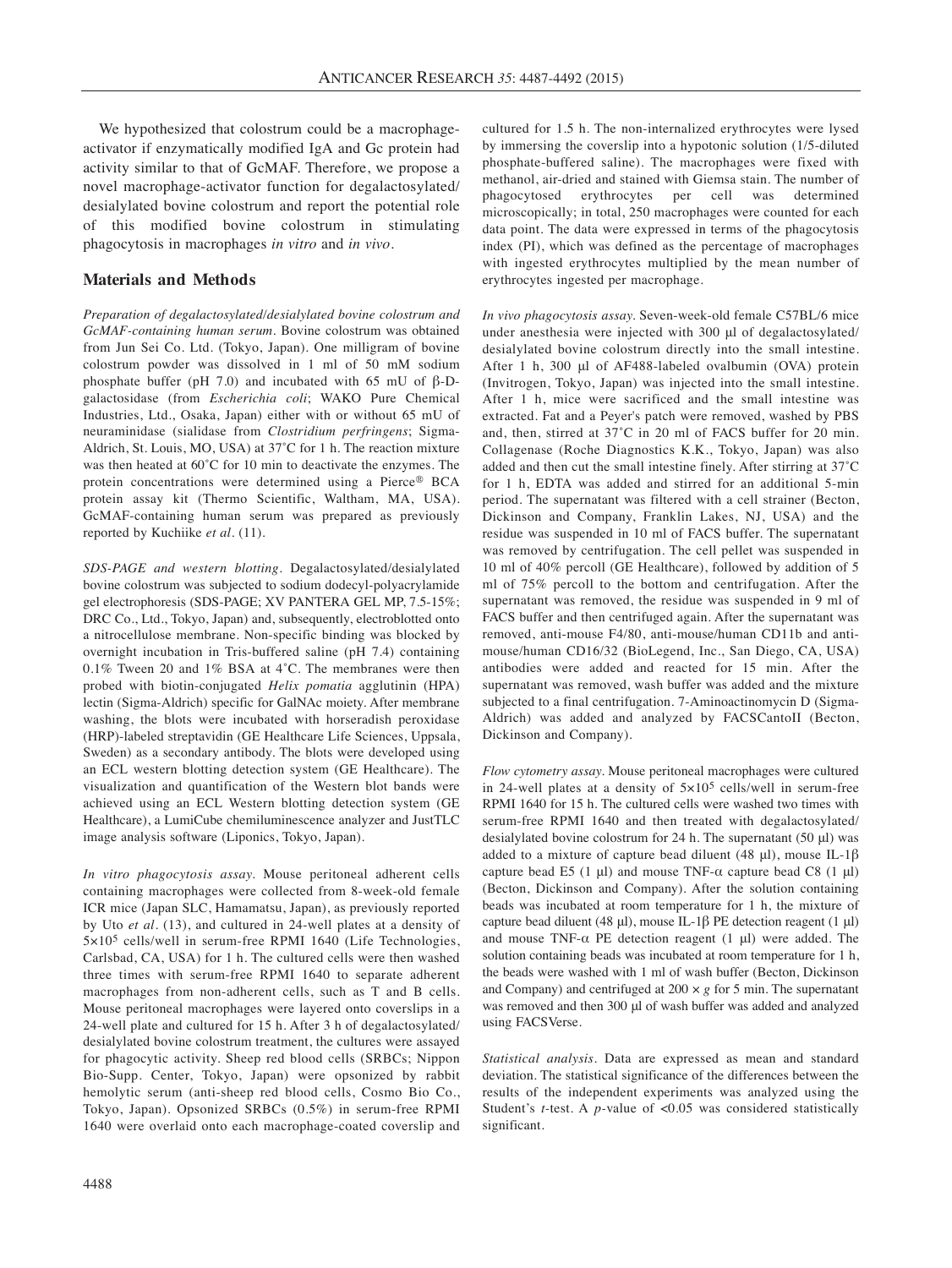

Figure 1. *SDS-PAGE of degalactosylated and degalactosylated/ desialylated bovine colostrum. (A) CBB-stain and (B) western blots probed with anti-human Gc globulin and Helix pomatia agglutinin (HPA) lectin. M, Marker; lane 1, bovine colostrum; lane 2, degalactosylated bovine colostrum; lane 3, degalactosylated/ desialylated bovine colostrum.*



Figure 2. *In vitro phagocytic activity of mouse peritoneal macrophages observed using degalactosylated/desialylated bovine colostrum and GcMAF-containing human serum. C, Control; 1, 1 μg of LPS; 2, 10 ng of non-treated bovine colostrum; 3, 10 ng of degalactosylated bovine colostrum; 4, 10 ng of degalactosylated/desialylated bovine colostrum. All experiments were performed in triplicate. Each error bar represents the standard deviation. The number on each bar indicates the mean value. \*p<0.05.*



Figure 3. *In vivo phagocytic activity of mouse intestinal macrophages observed using degalactosylated/desialylated bovine colostrum and GcMAFcontaining human serum. The macrophage cells gated by expression of F4/80 and CD11b. Q2 area express the phagocytic macrophage. (A) 1 mg/kg of LPS; (B) 1 mg/kg of bovine colostrum; (C) 1 mg/kg of degalactosylated/desialylated bovine colostrum; (D) 1 mg/kg of GcMAF-containing human serum.*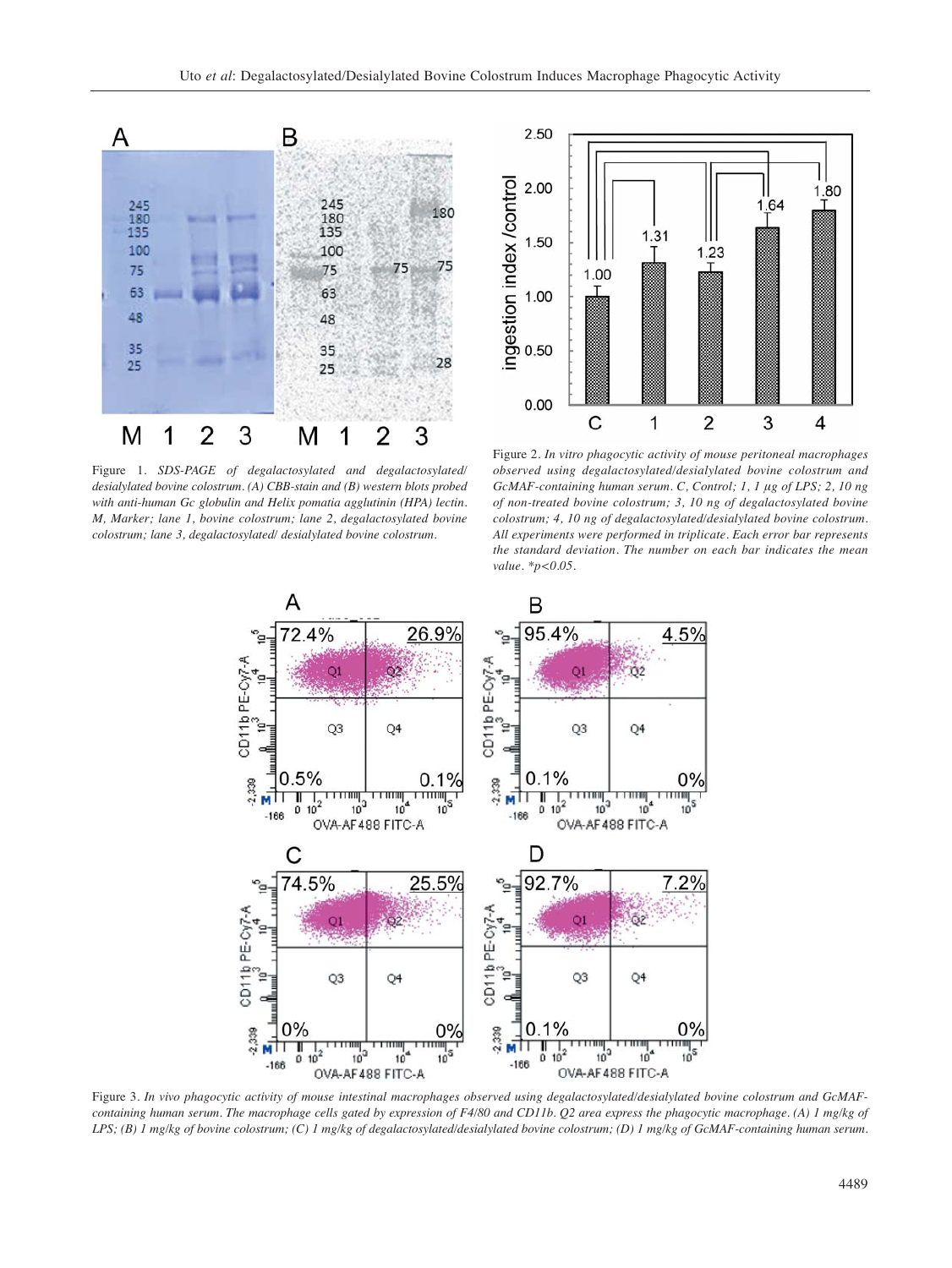

Figure 4*. Induction of inflammatory cytokines by mouse peritoneal macrophage treated with degalactosylated/desialylated bovine colostrum or GcMAF-containing human serum. (A) IL-1β and (B) TNF-α. C, Control; 1, 1 μg of LPS and 10 ng of interferon-γ; 2, 10 ng of non-treated bovine colostrum; 3, 10 ng of degalactosylated bovine colostrum; 4, 10 ng of degalactosylated/desialylated bovine colostrum; 5, 10 ng of non-treated human serum; 6, 10 ng of degalactosylated/desialylated human serum. All experiments were performed in triplicate. Each error bar represents the standard deviation. The number on each bar indicates mean value. \*\*\*p<0.005.*

## **Results**

*Preparation and identification of degalactosylated/ desialylated bovine colostrum.* We first checked the digestion activity of the *O*-linked sugar chain of the glycoprotein included in the bovine colostrum. Figure 1A shows the Coomassie Brilliant Blue (CBB) stain and Figure 1B shows the western blot of the bovine colostrum (lane 1), degalactosylated bovine colostrum (lane 2) and degalactosylated/desialylated bovine colostrum (lane 3). Five bands (180, 90, 75, 63, 28 kDa) were detected on the CBB stain, but only three bands (180, 75, 28 kDa) were detected by using an HPA lectin, which recognizes the GalNAc moiety.

*Stimulating activity of degalactosylated/desialylated bovine colostrum on phagocytic activity of mouse peritoneal macrophages.* We examined phagocytic activation by using degalactosylated and degalactosylated/desialylated bovine colostrum against mouse peritoneal macrophages. Figure 2 shows significant phagocytic activation with 10 ng of degalactosylated and degalactosylated/desialylated bovine colostrum, compared to that observed with the control. Degalactosylated/desialylated bovine colostrum (PI=1.80) showed significantly more potent phagocytic activation than did degalactosylated bovine colostrum (PI=1.64). Ten nanograms of non-treated bovine colostrum showed

significant phagocytic activation compared to that observed with the control; however, its activity was relatively weak  $(PI=1.23)$ .

*Stimulating activity of degalactosylated/desialylated bovine colostrum on the phagocytic activity of mouse intestinal macrophages.* We examined the *in vivo* phagocytic activation of degalactosylated/desialylated bovine colostrum against mouse intestinal macrophages. In Figure 3, 1 mg/kg of degalactosylated/desialylated bovine colostrum exhibited a proportion of phagocytic macrophage number (C; 25.5%) that was higher than those exhibited by non-treated bovine colostrum (B; 4.5%) and GcMAF-containing human serum (D; 7.2%); its value was equal to the lipopolysaccharide (LPS) (A; 26.9%) of the positive control.

*Stimulating activity of degalactosylated/desialylated bovine colostrum on induction of inflammatory cytokines.* We checked whether inflammatory cytokines were stimulated in macrophages activated by treatment with degalactosylated/ desialylated bovine colostrum. As seen in Figure 4, neither IL-1β (A) nor TNF-α (B) was produced as a major inflammatory cytokine from mouse peritoneal macrophages activated by degalactosylated/desialylated bovine colostrum, similar to that observed with GcMAFcontaining human serum.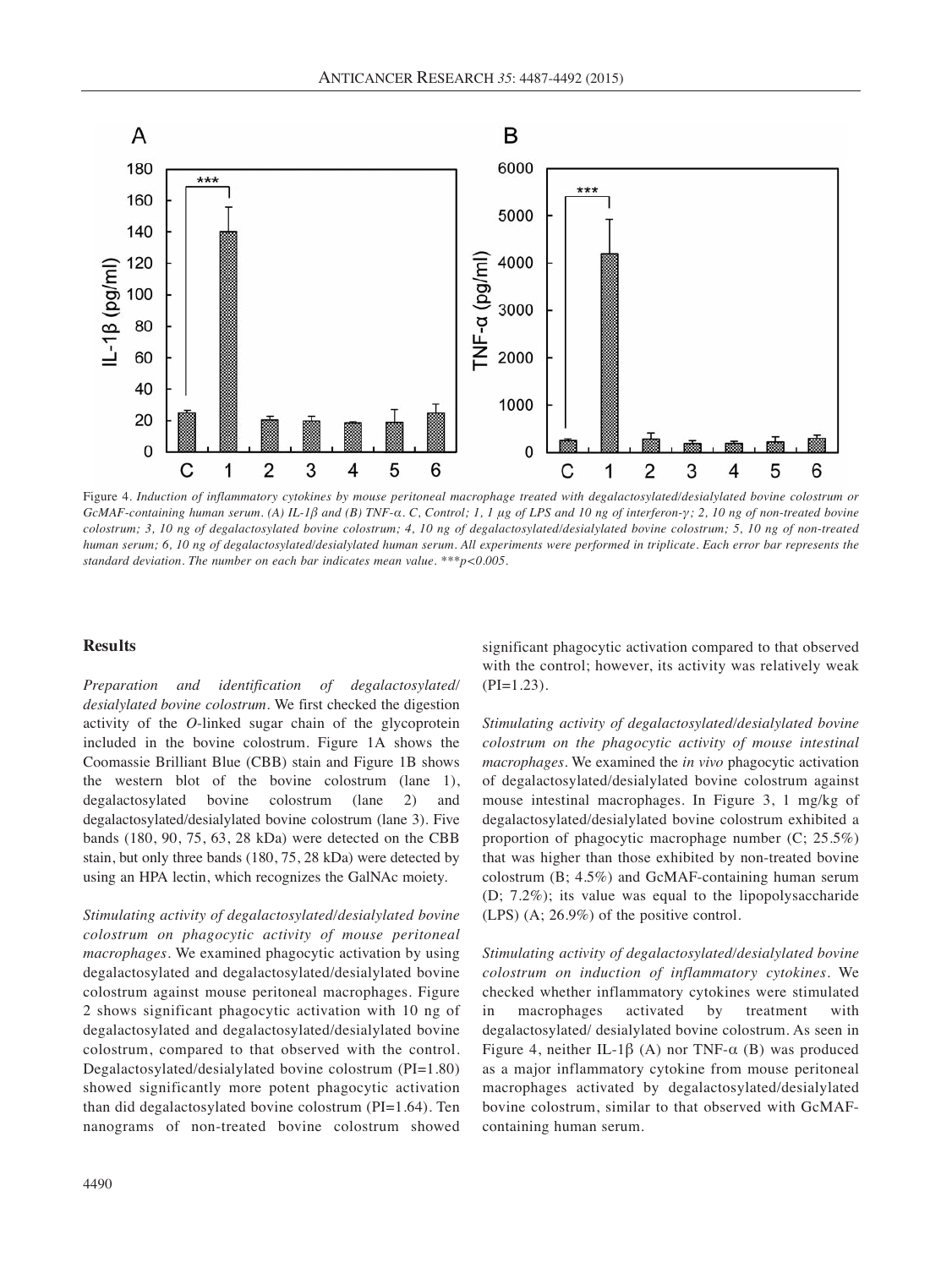### **Discussion**

In the present study, we evaluated degalactosylated/ desialylated bovine colostrum for its ability to activate mouse peritoneal and intestinal macrophage phagocytosis *in vitro* and *in vivo*. Three HPA-positive bands of the degalactosylated/ desialylated bovine colostrum are shown in Figure 1B suggesting that the 75-kDa band corresponds to glycoprotein-α constituting IgA and the 28-kDa band corresponds to DBP (14, 15). IgA and DBP has an *O*-linked sugar chain corresponding to the higher HPA-positive band, present when treated with β-galactosidase and sialidase, compared to when treated with β-galactosidase alone. This result correlated with the higher macrophage phagocytic activity of degalactosylated or degalactosylated/desialylated bovine colostrum in Figure 2. Degalactosylated/ desialylated bovine colostrum also activated intestinal macrophages *in vivo* (Figure 3); however, it is generally believed that materials over a molecular weight of 500 Da do not undergo intestinal absorption. In contrast, it has been reported that some peptides of relatively high molecular weight  $(\sim 15,000 \text{ Da})$  could be absorbed in the mouse intestinal tract (16). Therefore, it is suggested that even a glycoprotein in the bovine colostrum with a high molecular weight can be absorbed. Unlike LPS and interferon  $\gamma$  (IFN- $\gamma$ ), the degalactosylated/desialylated bovine colostrum does not induce production of inflammatory cytokines, such as TNF- $\alpha$  and IL-1 $\beta$  as shown in Figure 4. We believe that this is a positive result due to the association between inflammatory cytokines and autoimmune disease. Degalactosylated/ desialylated bovine colostrum can become an effective therapeutic agent for autoimmune diseases if it can suppress the production of inflammatory cytokines. In particular, it has been recently reported that the etiology of the autoimmune condition inflammatory bowel disease (IBD) involves Th17 cells that mediate the production of inflammatory cytokines (17). We will continue to investigate the relationships of various disease conditions with the macrophage activation mechanism of degalactosylated/desialylated bovine colostrum in the future.

In conclusion, we propose that degalactosylated/ desialylated bovine colostrum can be used in various immunotherapies as an effective macrophage activator that does not induce inflammatory cytokines.

### **Acknowledgements**

We thank the staff at the Health Service Center of the Tokushima University for collecting blood samples from healthy volunteers to prepare GcMAF-containing human serum. We are deeply grateful to Dr. Koji Yasutomo and Dr. Chieko Ishifune at Department of Immunology and Parasitology of Tokushima University for the experimental suggestion of the *in vivo* phagocytic assay.

#### **References**

- 1 Korhonen H, Marnila P and Gill HS: Milk immunoglobulins and complement factors. Br J Nutr *84*: S75-S80, 2000.
- 2 Snoeck V, Peters I and Cox E: The IgA system: a comparison of structure and function in different species. Vet Res *37*: 455-467, 2006.
- 3 Basset C, Devauchelle V, Durand V, Jamin C, Pennec YL, Youinou P and Dueymes M: Glycosylation of immunoglobulin A influences its receptor binding. Scand J Immunol *50*: 572-579, 1999.
- 4 Inoue T, Iijima H, Tajiri M, Shinzaki S, Shiraishi E, Hiyama S, Mukai A, Nakajima S, Iwatani H, Nishida T, Mizushima T, Yasui T, Isaka Y, Kanto T, Tsujii M, Miyoshi E, Wada Y and Takehara T: Deficiency of *N*-acetylgalactosamine in O-linked oligosaccharides of IgA is a novel biologic marker for Crohn's disease. Inflamm Bowel Dis *18*: 1723-1734, 2012.
- 5 Yamamoto N and Kumashiro R: Conversion of vitamin D3 binding protein (group-specific component) to a macrophageactivating factor by the stepwise action of beta-galactosidase of B cells and sialidase of T cells. J Immunol *151*: 2794-2802, 1993.
- 6 Mohamad SB, Nagasawa H, Uto Y and Hori H: Preparation of Gc protein-derived macrophage activating factor (GcMAF) and its structural characterization and biological activities. Anticancer Res *22*: 4297-4300, 2002.
- 7 Nagasawa H, Sasaki H, Uto Y, Kubo S and Hori H: Association of the macrophage activating factor (MAF) precursor activity with polymorphism in vitamin D-binding protein. Anticancer Res *24*: 3361-3366, 2004.
- 8 Kisker O, Onizuka S, Becker CM, Fannon M, Flynn E, D'Amato R, Zetter B, Folkman J, Ray R, Swamy N and Pirie-Shepherd S: Vitamin D binding protein-macrophage-activating factor (DBP*maf*) inhibits angiogenesis and tumor growth in mice. Neoplasia *5*: 32-40, 2003.
- 9 Mohamad SB, Nagasawa H, Sasaki H, Uto Y, Nakagawa Y, Kawashima K and Hori H: Gc protein-derived macrophage activating factor (GcMAF): Isoelectric focusing pattern and tumoricidal activity. Anticancer Res *23*: 4451-4457, 2003.
- 10 Nonaka K, Onizuka S, Ishibashi H, Uto Y, Hori H, Nakayama T, Matsuura N, Kanematsu T and Fujioka H: Vitamin D binding protein-macrophage activating factor inhibits HCC in SCID mice. J Surg Res *172*: 116-122, 2012.
- 11 Kuchiike D, Uto Y, Mukai H, Ishiyama N, Abe C, Tanaka D, Kawai T, Kubo K, Mette M, Inui T, Endo Y and Hori H: Degalactosylated/desialylated human serum containing GcMAF induces macrophage phagocytic activity and *in vivo* antitumor activity. Anticancer Res *33*: 2881-2885, 2013.
- 12 Inui T, Kuchiike D, Kubo K, Mette M, Uto Y, Hori H and Sakamoto N: Clinical experience of integrative cancer immuno-therapy with GcMAF. Anticancer Res *33*: 2917-2919, 2013.
- 13 Uto Y, Yamamoto S, Mukai H, Ishiyama N, Takeuchi R, Nakagawa Y, Hirota K, Terada H, Onizuka S and Hori H: β-Galactosidase treatment is a common first-stage modification of the three major subtypes of Gc protein to GcMAF. Anticancer Res *32*: 2359-2364, 2012.
- 14 Butler JE: Physicochemical and immunochemical studies on bovine IgA and glycoprotein-α. Biochim Biophys Acta *251*: 435-449, 1971.